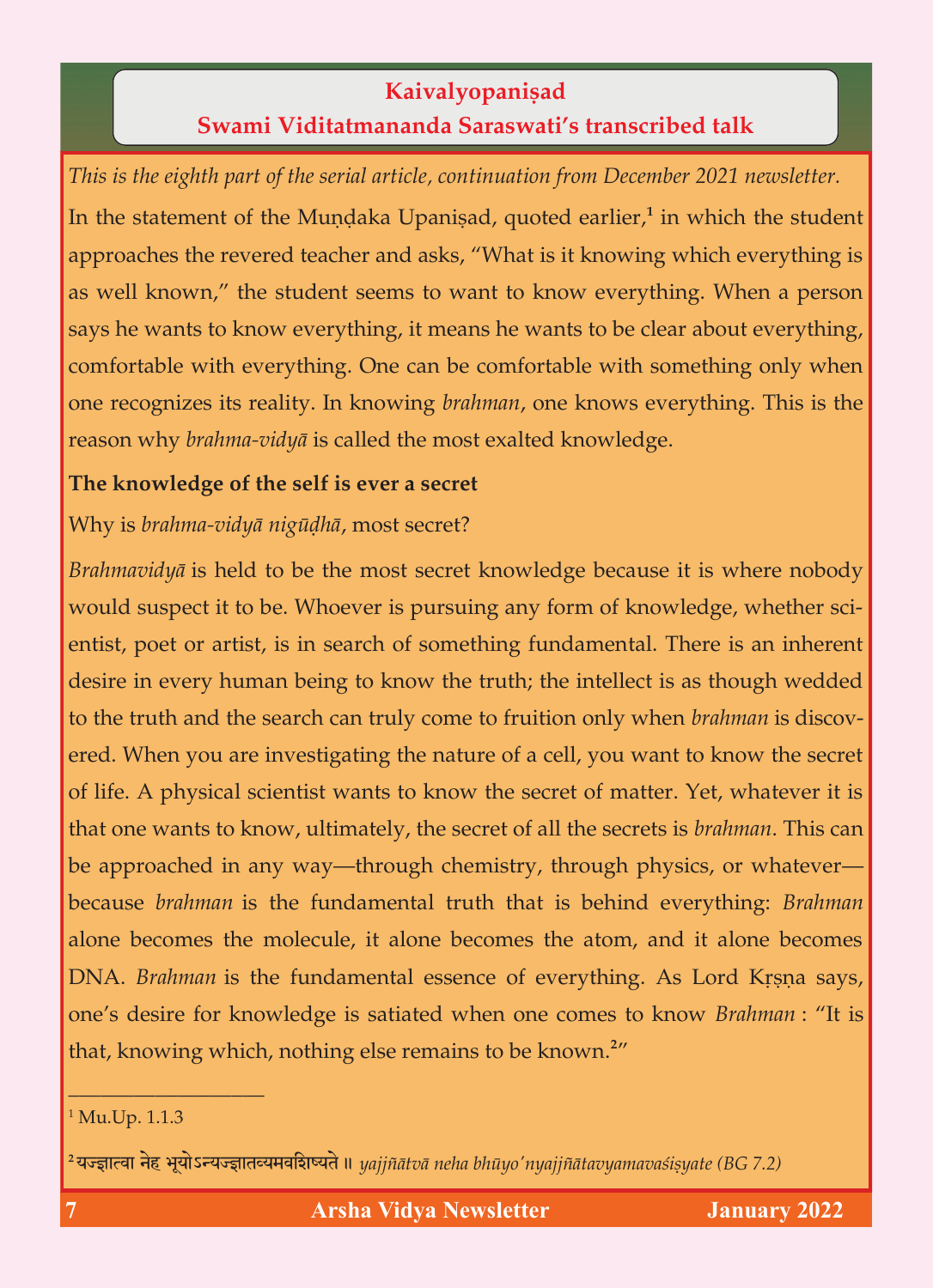Human curiosity knows no bounds. The more one knows the more one still wants<br>to know; he does not ever seem to find what has to be known. However, when it comes to gaining the knowledge of *brahman*, the very desire for knowledge gets comes to gaining the knowledge of *brahman*, the very desire for knowledge gets satisfied, it reaches its fruition.

When it is said there that upon knowing *brahman* nothing remains to be known, it also means that nothing remains to be done. Usually after something is known, there is something to be done because the knowledge of a thing creates a desire to acquire or achieve. For instance, when I come to know about the Grand Canyon upon having read the description and seen the pictures, I want to go there. The knowledge of something desirable thus creates a desire to achieve it, to acquire. and enjoy it. Knowledge creates desire, and desire creates action. and enjoy it. Knowledge creates desire, and desire creates action.

Knowledge is usually not an end, but a beginning. *Brahmavidyä* is a different kind there remains no need to achieve anything, because, as said before, what it involves is *prāptasya prāptih*, the achieve ment of that which is already achieved. volves is *präptasya präptiù*, the achievement of that which is already achieved.

Vedānta teaches that what one wants to achieve is the limitless, which is one's own nature. When *brahman* is known, it is known as the self; the truth is known own nature. When *brahman* is known, it is known as the self; the truth is known correctly when it is known to be one's own self. In the Upadeça Säram**<sup>3</sup>** Maharsi says, "He (alone) knows God properly who knows God as his self." The knowledge becomes complete when there is total satisfaction. In the Bhagavad knowledge becomes complete when the Bhagavada satisfaction. In the Bhagavada satisfaction. In the Bhagavada  $\theta$ Gita, Lord Kåñëa tells Arjuna, *etadbuddhvä buddhimän syät kåtakåtyaçca bhärata<sup>4</sup>* knowing this, man becomes wise and gains fulfillment. We gain total fulfillment in life when we know that *brahman* or God is our own self. If we know God to be in life when we know that *brahman* or God is our own self. If we know God to be infinite but still continue to the outselves as limited beings, there can be no contentment in life.

## <sup>3</sup>वेषहानतः स्वात्मदर्शनम् । ईशदर्शनं स्वात्मरूपतः ॥

 $\overline{\phantom{a}}$  , and the set of the set of the set of the set of the set of the set of the set of the set of the set of the set of the set of the set of the set of the set of the set of the set of the set of the set of the s

*veñahänataù svätmadarçanam, éçadarçanaà svätmarüpataù (*Upadeça Säram *25)*

**<sup>4</sup>** *BG 15.20*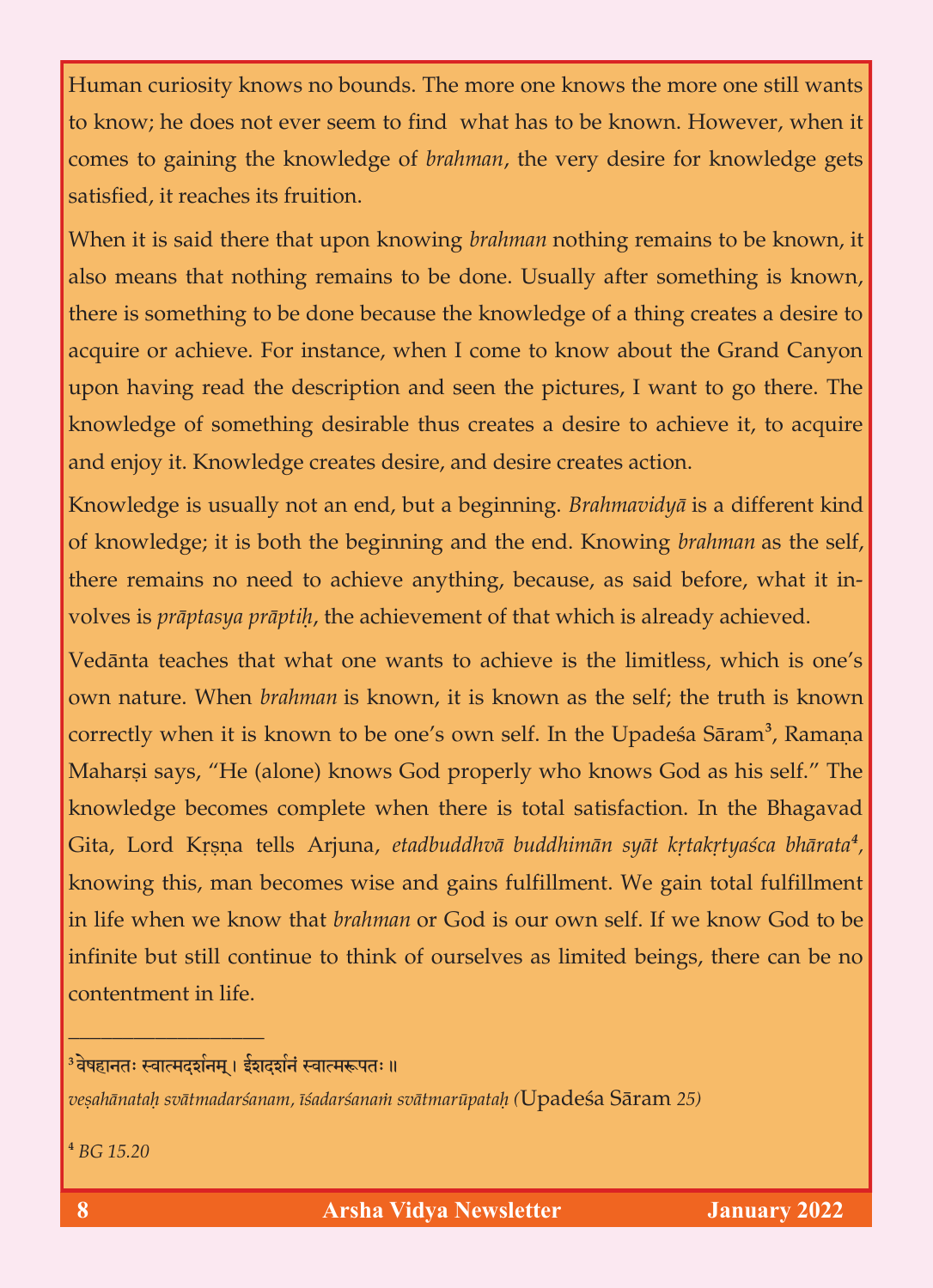We take for granted that we are what we take ourselves to be, and that the truth is elsewhere and God is also elsewhere. Therefore, this knowledge remains ever a secret. As long as we look for it outside of ourselves, so long does it remain hidden from us. As long as the tenth boy keeps looking for the tenth boy, the tenth boy remains undiscovered. Therefore, the identity of the tenth boy is the most secret. Yet to whom does this remain a secret? It is a secret for the one searching for the tenth boy. Similarly, when the human being searches for happiness and free- $\frac{1}{2}$  the tenth boy. Similarly, when the human being searches for happiness and free-formal free-formal free-formal free-formal free-formal free-formal free-formal free-formal free-formal free-formal free-formal freedom, which amounts to searching for *brahman*, its identity remains a secret because it is his very self.

Why does this continue to remain a secret? It is because he has already concluded that he is not *brahman*, already concluded that he is limited. that he is not *brahman,* already concluded that he is limited.

While its identity remains a secret, it is not as if the self can ever remain hidden.<br>The nature of the self is consciousness and consciousness is ever manifest, ever The nature of the self is consciousness and consciousness and consciousness is ever manifest, ever  $\mathcal{C}$ evident, and ever experienced. Also, it is not that one never experiences that one never experiences the self, because the fact is that without the self no experience is possible. Therefore, the self is not 'hidden' in that sense; it is hidden only in that sense; it is hidden only in the notion that one c  $\sigma$  and  $\sigma$  and  $\sigma$  and  $\sigma$ 

Vedānta presents the famous example of the rope and snake: What lies in front of us is a rope, but because of poor light or some other reason, we perceive it as a  $\mathbf{r}$  is a rounded because of poor light or some other reason, we perceive it as a set  $\mathbf{r}$ snake. The rope is thus 'hidden' from sight, but where is it hidden is it hidden. It is merely it hidden? It is merely it is merely it is mediant to the sight, but where it is mediant to the sight of  $\alpha$ hidden behind the notion of it being a snake. It is the notion of the presence of the snake that keeps the rope hidden from plain sight; the conclusion that it is a snake snake that keeps the rope hidden from plain sight; the conclusion that it is a snake  $\mathbf{r}$ alone hides the rope. So also, that which keeps *brahman* hidden from us is our con-<br>clusion that we are *jīvas*, limited individual beings. That conclusion makes us look clusion that we are *jévas*, limited individual beings. That conclusion makes us look for *brahman* elsewhere and keeps us from looking for it where it is. It is in that sense that *brahmavidyä* is *nigüòhä*, hidden.

Another reason that the knowledge of *brahman* remains a secret is because it can be appreciated only by those who are eligible and qualified. This might make be appreciated only by the control  $\sigma$  and  $\tau$  are eligible and  $\sigma$  might make  $\sigma$ someone think that if this is the ultimate secret, either no one knows it or it is un